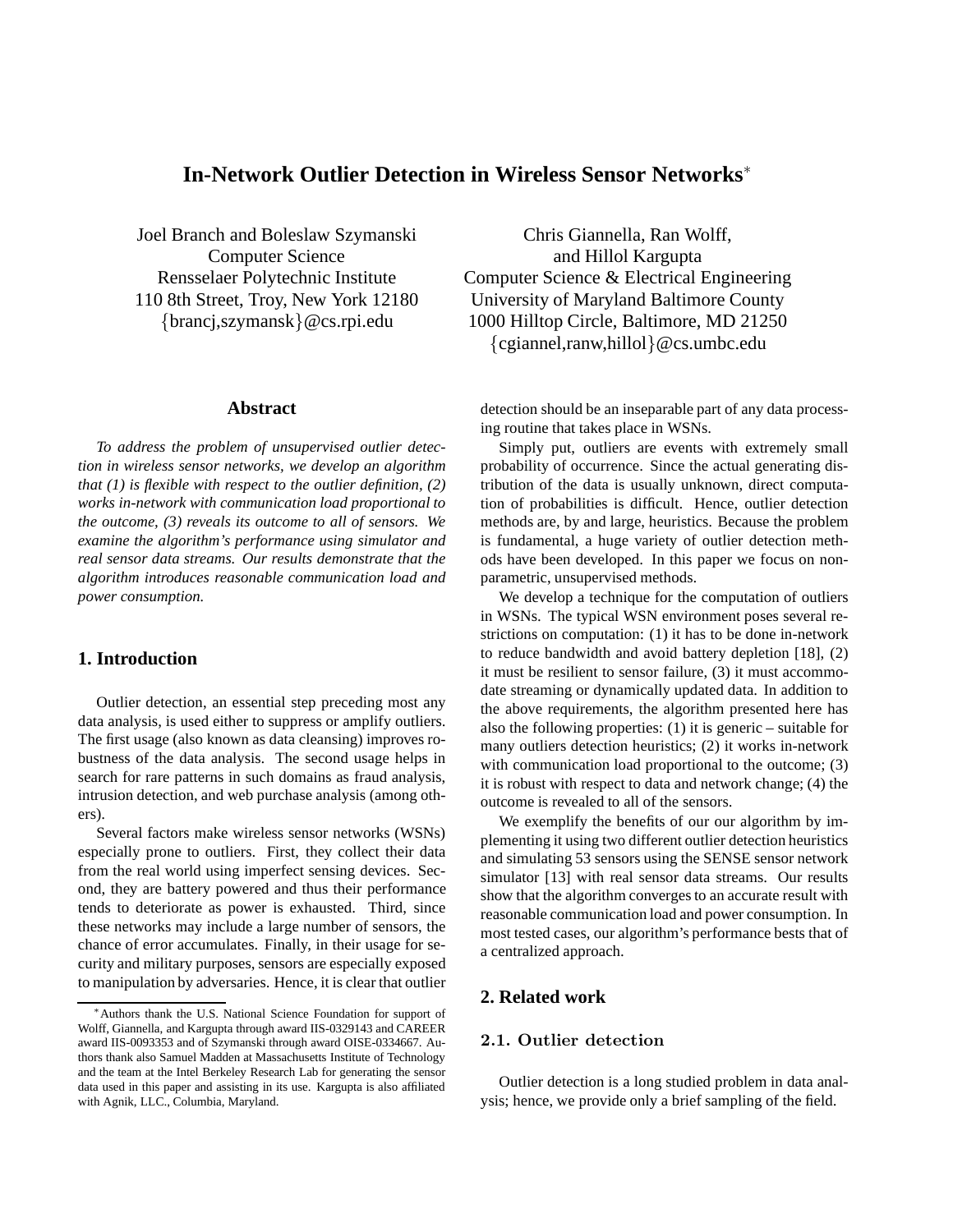Hodge and Austin [20] present a survey focusing on outlier detection methodologies based on machine learning and data mining, including: distance and density-based unsupervised methods, feed-forward neural networks and decision tree-based supervised methods, and auto-associative neural network and Hopfield network-based methods). Barnett and Lewis [6] provide a survey of outlier detection methodologies in the statistics community.

Our algorithm is flexible in that it accommodates a whole class of unsupervised outlier detection techniques such as (i) distance to  $k^{th}$  nearest neighbor [26], (ii) average distance to the  $k$  nearest neighbors [4], (iii) the inverse of the number of neighbors within a distance  $\alpha$  [23] (see Section 3 for details).

#### 2.2. Wireless sensor networks

WSNs combine capability to sense, compute, and coordinate their activities with the ability to communicate results to the outside world. They are revolutionizing data collection in all kinds of environments. At the same time, the design and deployment of these networks creates unique research and engineering challenges due to their expected massive size (up to thousands of sensor nodes), their often random and hazardous deployments, obstacles to their communication, their limited power supply, and their high failure rate.

The software for sensor networks needs to be aware of their limitations and features. The most important among these are limited power, high communication cost, and limited direct communication range. In [17], Estrin *et al.* introduce scalable coordination as an important component of the needed software. A survey of the state of the art in WSNs, including the current challenges, is given by Akyildiz *et al.* in [3]. Another survey focuses on challenges arising from specific applications such as military, health care, ecology, and security [2]. In [19], Heinzelman *et al.* provides a detailed taxonomy of sensors networks.

Energy-efficiency is often achieved by minimizing communication using topology-control algorithms that dictate the active/sleep cycles of sensor nodes' radios. Examples include Geographic Adaptive Fidelity (GAF) [31], AS-CENT [11], Sparse Topology and Energy Management (STEM) [27], and ESCORT [9]. While the focus of our paper is on in-network outlier detection in WSNs, the challenge is the same as in the above mentioned work. Hence, we aim to design an energy-efficient algorithm by minimizing the required communication overhead.

## 2.3. Data mining in large-scale dynamic networks

Very recently, researchers have started to consider data analysis in large-scale dynamic networks. The goal is to develop techniques that are highly asynchronous, scalable, and robust to network changes. Efficient data analysis algorithms often rely on efficient primitives, so researchers have developed several different approaches to computing basic operations (*e.g.* average, sum, max, or random sampling) on dynamic networks. Kempe *et al.* [22] and Boyd *et al.* [8] investigate gossip based randomized algorithms. Jelasity and Eiben [24] develop the "newscast model" as part of the DREAM project [28]. Both of the above approaches use an epidemic model of computation. Bawa *et al.* [7] have developed an approach in which similar primitives are evaluated to within an error margin. Wolff *et al.* [30] develop a local algorithm for majority voting. Finally, some work has gone into more complex data mining tasks: association rule mining [30], facility location [25] (both based on local majority voting), genetic algorithms [14], and k-means clustering [5, 16, 29].

## **3. Preliminaries**

In this section, we provide necessary background definitions and notations.

A distributed system architecture is a system of peers,  $p_i$ , each holding a set  $S_i$  composed of  $m_i \geq n$  points from  $\mathbb{D}$ . Each peer knows  $A$  and  $R$ . Peers communicate by exchanging messages over a connected graph. We assume the graph is undirected, messages are reliable<sup>1</sup>, and each peer  $p_i$  can accurately maintain the list of its immediate neighbors,  $N_i$ , in the graph.

An outlier detection algorithm A takes a finite set of points  $P \subseteq \mathbb{D}$  and an outlier ranking function  $R : \mathbb{D} \times 2^{\mathbb{D}} \to$  $\mathbb{R}^+$  and returns the top n outliers, denoted  $\mathcal{A}[P]$  (n is a userdefined parameter).<sup>2</sup> We make no assumptions about R except that it satisfies the following two axioms. Given  $x \in \mathbb{D}$ , for all finite  $P_1 \subseteq P_2 \subseteq \mathbb{D}$ :

- (Anti-monotonicity)  $R(x, P_1) \ge R(x, P_2)$ ;
- (Smoothness) if  $R(x, P_1) > R(x, P_2)$ , then there exists  $z \in P_2 \backslash P_1$ , such that  $R(x, P_1) > R(x, P_1 \cup \{z\}).$

The first axiom is similar to the *Apriori rule* in frequent itemset mining [1]. The second axiom, intuitively, states that R changes gradually. As more points are added to  $P_1$ , the rating function changes gradually to  $R(x, P_2)$ . Some

 $1$ Our algorithm works so long as there exists, possibly unknown, a reliable path from each peer to every other peer.

<sup>&</sup>lt;sup>2</sup>If  $n > |P|$ , then  $A[P]$  returns P.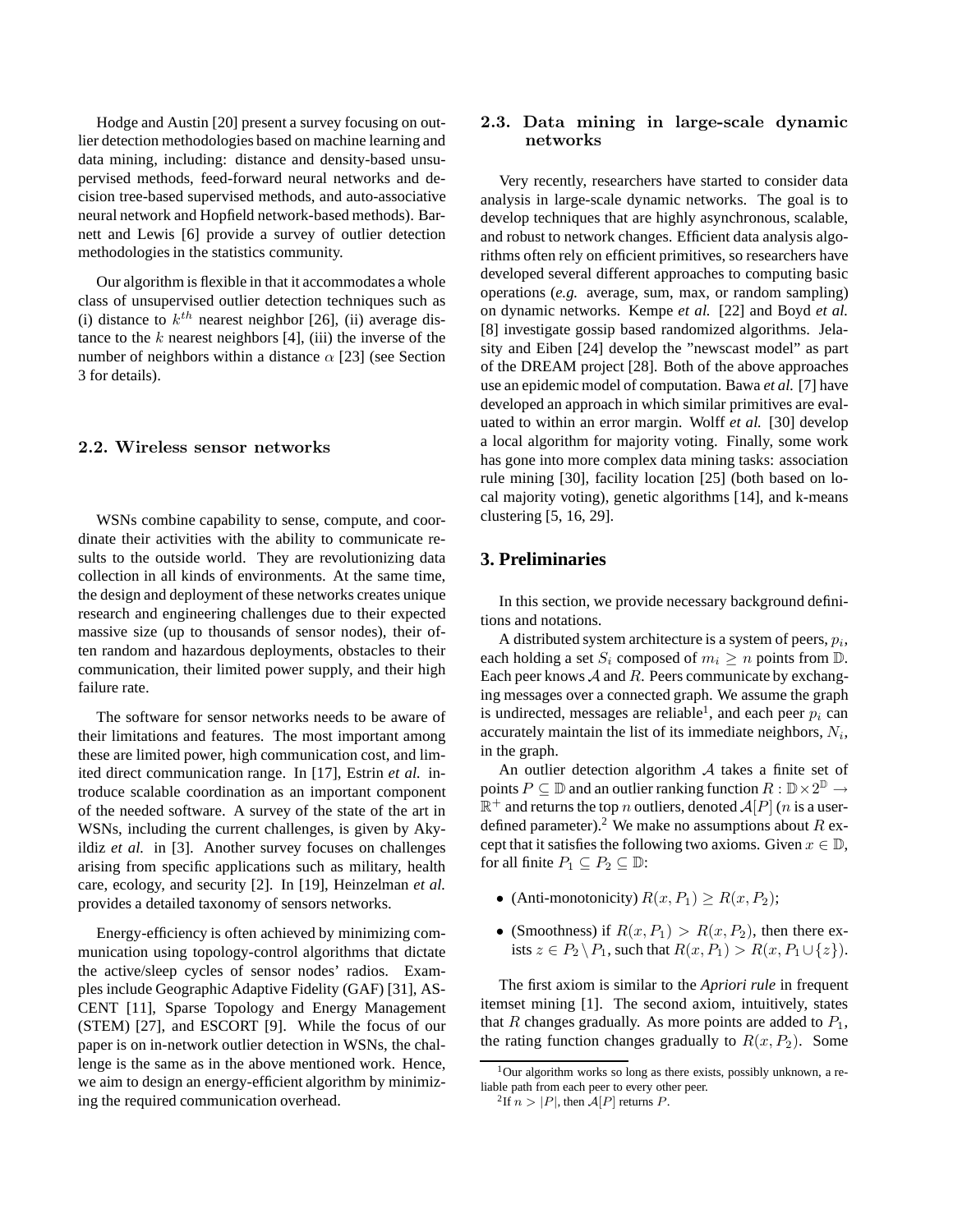example outlier rating functions which satisfy these axioms include: the distance to the  $k^{th}$  nearest neighbor, the average distance to the k nearest neighbors, and the inverse of the population of an  $\alpha$  neighborhood of x. However, some previously proposed rating functions do not satisfy these axioms *e.g.* LOF [10].

To break ties, we assume there exists a fixed but arbitrary total ordering,  $\prec$ , on  $\mathbb D$ . Hence  $\mathbb D$  is totally ordered with respect to R and P as follows,  $x \prec_{R,P} y$  if (i)  $R(x, P)$  <  $R(y, P)$  or (ii)  $R(x, P) = R(y, P)$  and  $x \prec y$ . Formally,  $A$ , given  $P$ , returns

$$
\mathcal{A}[P] = \{x_1, \dots, x_n \in P : \forall 1 \le i \le n
$$
  
and  $y \in P \setminus \{x_1, \dots, x_n\}, y \prec_{R,P} x_i\}.$ 

A useful technical fact follows (proofs of lemmas and theorems are omitted from this version due to the space limitation).

**Lemma 3.1.** *For any finite*  $P \subseteq Q \subseteq D$  *where*  $|P| \ge$ *n, if*  $A[P] \neq A[Q]$ *, then there exists*  $x \in A[P]$  *such that*  $R(x, P) > R(x, Q)$ .

Given R, a set  $P_0 \subseteq P$  is called a *support set of*  $x \in \mathbb{D}$ *over* P if  $R(x, P) = R(x, P_0)$ . Note, a unique smallest support set need not exist. To break ties, we use  $\prec$  to define a total ordering on the finite subsets of  $D$  as follows. Given  $P_1$ ,  $P_2$  finite subsets of  $\mathbb{D}$ , we define  $P_1 \prec_{fin} P_2$  if (i)  $|P_1|$  <  $|P_2|$  or (ii)  $|P_1|$  =  $|P_2|$  and  $P_1$  is strictly lexicographically smaller than  $P_2$  with respect to  $\prec$  (denoted  $P_1 \prec P_2$ ). Since P is finite, then there exists a unique  $\prec_{fin}$ smallest support set of x over  $P$  – let  $[P|x]$  denote this set. Finally, given  $Q \subseteq P$ , we write  $[P|Q]$  to denote  $\left| \begin{array}{c} | \\ | \end{array} \right] [P|x]$ .  $x\!\in\!Q$ 

Another useful technical fact is as follows which we make use of later.

**Lemma 3.2.** *For any finite*  $P \subseteq D$ *, any*  $x \in A[P]$ *, and any*  $z \in P$ , *it follows that*  $R(x, P) = R(x, [P | A[P]])$  $R(x, [P|A[P]] \cup \{z\}).$ 

**Comment:** The proofs of Lemmas 3.1 and 3.2 do not use the smoothness axiom. Hence, these lemmas hold for any anti-monotonic R.

## **4. Distributed outlier detection**

In this section, we describe a distributed algorithm by which peers compute  $\mathcal{A} \left[ \bigcup S_i \right]$ liers over the global dataset (the union of all peers' local 1 . The algorithm finds outdatasets).



Figure 1. Two peer dataset,  $p_1$  holds the circles and  $p_2$  the squares and each data item **defines Cartesian coordinate of the center of the object.**

#### 4.1 The algorithm

The peers will communicate by sending messages which include a set of data points describing sensor samplings. Each peer  $p_i$  will maintain for every neighbor  $p_j \in N_i$  the set of points it has sent to  $p_i$ ,  $S_{i,j}$ , and the set of points it received from  $p_j$ ,  $S_{j,i}$ . We define the *knowledge* of  $p_i$  as  $\bar{S}_i = S_i \cup \left( \int S_{j,i}$ . The algorithm is event based and em $p_j \in N_i$ 

ploys the same logic once upon initialization and then again whenever  $\bar{S}_i$  changes as a result of receiving a message, of a change to  $S_i$ , or of changes in  $N_i$ .

Whenever the algorithm is called,  $p_i$  invokes  $A$  and computes  $A = \mathcal{A} \left[ \bar{S}_i \right], SA = \left[ \bar{S}_i \middle| \mathcal{A} \left[ \bar{S}_i \right] \right]$ . Now, for each neighbor  $p_j \in N_i$ ,  $p_i$  must check if it has new information that  $p_j$ may not have but need. First of all, any  $p_i$ 's current outliers and their supports  $(A, SA)$  may be needed by  $p_i$  since they could cause  $p_i$  to update its own outliers. If, for any of these points x,  $p_i$  cannot be certain that  $p_j$  has  $x$  (*i.e.*  $x \notin S_{j,i}$ ), then x must be added to  $S_{i,j}$ .

Second,  $p_i$  may have points which would effect outliers previously sent by  $p_i$ , but these may not be accounted for in the first part (*i.e.* may not be in A or  $SA$ ). It suffices for  $p_i$ to send the support of all of the outliers in  $S_{i,j} \cup S_{j,i}$ . Any of these points not in  $S_{j,i}$  must be added to  $S_{i,j}$ . Therefore  $S_{i,j}$  must be a minimal fixed-point of the following equation with S initially containing  $(A \cup SA \cup S_{i,j}) \setminus S_{j,i}$ :

$$
S = S \cup ([\bar{S}_i | \mathcal{A}[S \cup S_{j,i}]] \setminus S_{j,i}). \tag{1}
$$

If the fixed-point is not contained in  $S_{i,j}$  (*i.e.* there are potentially points  $p_j$  has not yet seen), then these extra points are sent to  $p_j$  via broadcast.

**Example:** Assume  $R(x, S)$  is defined as the distance to x's nearest neighbor in S ( $k = 1$ ) and  $\mathcal{A}[S]$  is the top rated outlier in  $S(n = 1)$ . Consider the two peer datasets in Figure 1 ( $p_1$  has circles,  $p_2$  has boxes). Observe that the global outlier is  $(5, 0)$  since the distance to its nearest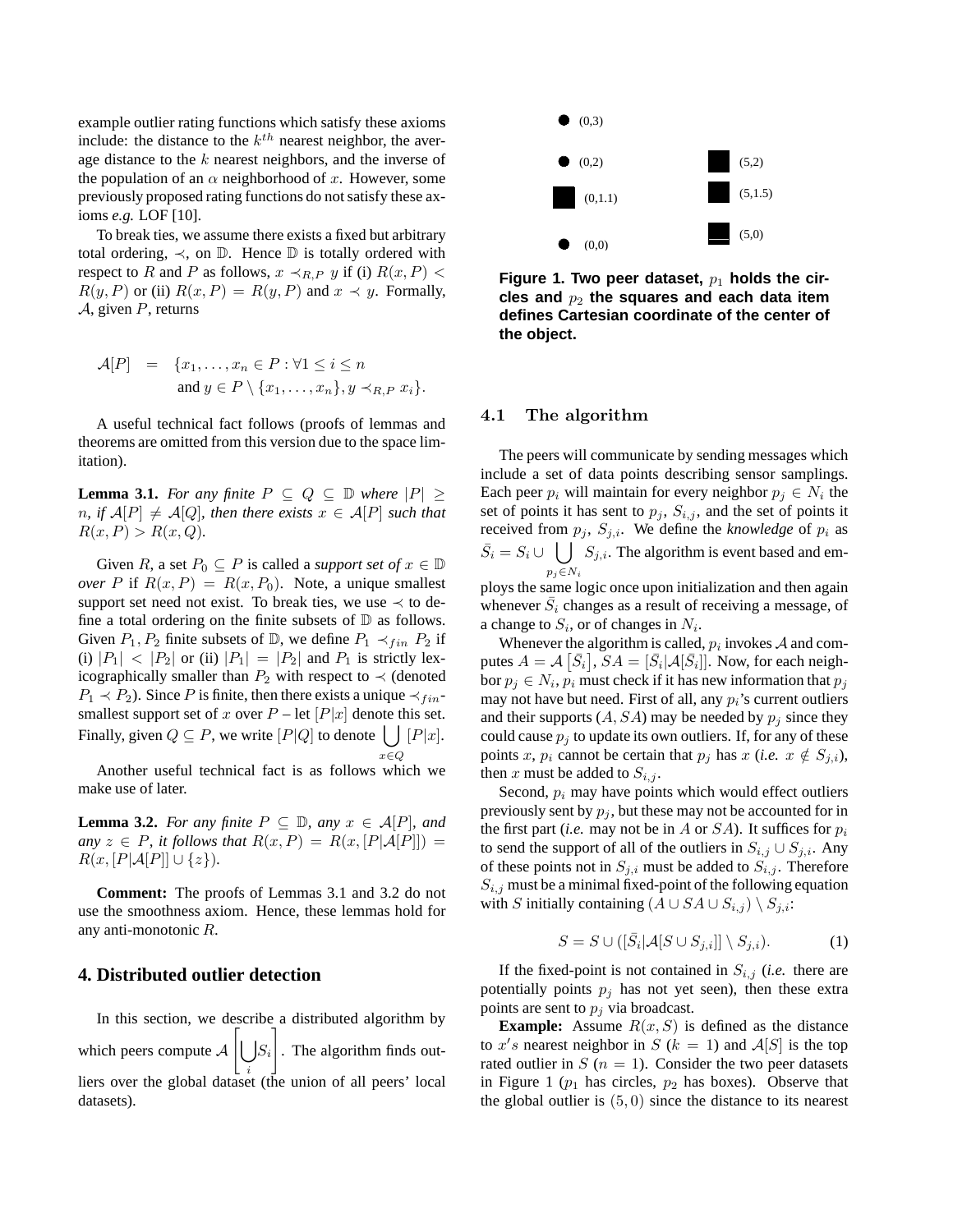neighbor is larger than that of every other point. In this example, we assume the peers carry out the algorithm in alternating order (of course, in real use, the peers operate asynchronously). Initially  $S_{1,2}$  and  $S_{2,1}$  are empty.

 $p_1$  will compute  $A = \mathcal{A}[\bar{S}_1] = \{(0,0)\}\$ and  $SA =$  $[\overline{S}_1|A] = \{(0, 2)\}\.$  Then it computes the fixed-point. S is set to  $A \cup \overline{S}A$ . Observe that  $[\overline{S}_1]A[S \cup S_{2,1}]] = [\overline{S}_1|A[S]]$  $=[\overline{S}_1|(0,0)]=\{(0,2)\}\.$  Since this is already in S, then the fixed-point computation is complete,  $S = \{(0, 0), (0, 2)\}.$  $S_{1,2}$  is set to  $S \setminus S_{2,1} = S$  and sent to  $p_2$ .

Observe, at this point,  $p_1$  mistakenly assumes the global outlier to be  $A = \{(0, 0)\}.$ 

 $p_2$  receives  $S_{1,2}$ , thus,  $\bar{S}_2 = \{(0,0), (0,1.1), (0,2), (5,0),\}$  $(5,1.5), (5,2)$ . It computes  $A = \mathcal{A}[\bar{S}_2] = \{(5,0)\}$  and  $SA = [\bar{S}_2 | A] = \{(5, 1.5)\}.$  Note, if  $p_2$  were to send only these points,  $p_1$  would not change its mistaken belief that the global outlier is  $(0, 0)$ . The fixed-point computation is needed.

So, S is set to  $(A \cup SA) \setminus S_{1,2} = \{(5,0), (5,1.5)\}\)$ . Observe that  $[\bar{S}_2 | \mathcal{A}[S \cup S_{1,2}]]=[\bar{S}_2 | (0,0)]=\{(0,1.1)\}$ . Thus, S becomes  $\{(0, 1.1), (5, 0), (5, 1.5)\}.$  It can be seen that this is the fixed-point, so,  $S_{2,1}$  is set to  $S \setminus S_{1,2} = S$  which is sent to  $p_1$ .

 $p_1$  receives  $S_{2,1}$ , thus  $\bar{S}_1$ **becomes**  $\{(0,0), (0,1.1), (0,2), (0,3), (5,0), (5,1.5)\}.$  Now  $p_1$  will change its global outlier belief (because of the presence of point  $(0, 1.1)$  to  $A = \{(5, 0)\}.$  It can be seen that the fixed-point will be contained in  $S_{1,2}$ , so,  $p_1$  sends nothing to  $p_2$ .

Both  $p_1$  and  $p_2$  have the same (correct) global outlier belief,  $(5, 0)$ . This example illustrates the role of both types of information described above.

It is easy to modify the algorithm to work in a streaming setting: when a new point is sampled,  $S_i$ , and consequently,  $\overline{S}_i$  change. This requires that the same calculation is made as in the case of a change in  $\overline{S}_i$  due to receiving a message. If the algorithm needs to only consider points which were sampled recently (*i.e.* employ a sliding window), this can be implemented by adding a time-stamp to each point when it is sampled. Under the assumption that the clocks of different nodes are synchronized to a degree satisfying the needs of the application, each node can retire old points regardless of where they were sampled and at no communication cost at all.

The pseudo-code of the algorithm is given in Alg.  $1$  – the "do-until" loop is responsible for computing the fixed-point of Equation (1). The algorithm assumes a sliding window mode of work. The algorithm also assumes that the addition of sensors during system operation is possible. However, if sensors are removed (*e.g.* when their battery is depleted) then their contribution to the computation is not explicitly annulled until those points are retired with time. It is easy

to bypass the sliding window mechanism by setting  $\tau$  to infinity. Yet, in that case, it is reasonable to dictate that points contributed by nodes which were removed should be explicitly removed, at a messaging cost.

| <b>Algorithm 1 Global Outliers Detection</b>                                                                                                |
|---------------------------------------------------------------------------------------------------------------------------------------------|
| <b>Input of</b> $p_i$ : $S_i$ , $N_i$ , $A$ , $\tau$                                                                                        |
| <b>Output of</b> $p_i$ : $\mathcal{A} \left[ \bar{S}_i \right]$ and $\left[ \bar{S}_i   \mathcal{A} \left[ \bar{S}_i \right] \right]$       |
| Upon receiving $ADD \t M$ such that M                                                                                                       |
| $\{(k_1, Q_{k_1}), \ldots\}$ from $p_i$ :                                                                                                   |
| if some $k_{\ell} = i$ set $S_{j,i} \leftarrow S_{j,i} \cup Q_{k_{\ell}}$                                                                   |
| Upon addition of $p_i$ to $N_i$ :                                                                                                           |
| set $S_{i,j}$ and $S_{j,i}$ to $\emptyset$                                                                                                  |
| Upon any change in $S_i$ , $N_i$ :                                                                                                          |
| retire points older than $\tau$ from $S_i$ and $S_{i,j}$ and $S_{j,i}$ for all                                                              |
| $p_i \in N_i$                                                                                                                               |
| set $A \leftarrow \mathcal{A} \left[ \bar{S}_i \right]$ and $SA \leftarrow \left[ \bar{S}_i   \mathcal{A} \left[ \bar{S}_i \right] \right]$ |
| let $M$ be an empty message.                                                                                                                |
| for all $p_i \in N_i$                                                                                                                       |
| $-$ set $S \leftarrow (A \cup SA \cup S_{i,j}) \setminus S_{i,i}$                                                                           |
| – do                                                                                                                                        |
| $S - -$ set $S \leftarrow S \cup (\lfloor \bar{S}_i   A \, [S \cup S_{j,i}] \rfloor \setminus S_{j,i})$                                     |
| - until no change in $S$                                                                                                                    |
| $-$ if $S \nsubseteq S_{i,j}$                                                                                                               |
| $-$ append $(p_i, S \setminus S_{i,j})$ to M                                                                                                |
| $--$ set $S_{i,j} \leftarrow S_{i,j} \cup S$                                                                                                |
| if $M$ is not empty broadcast $ADD$ $M$                                                                                                     |

#### 4.2. Correctness

 $\Box$ 

The correctness of the algorithm can be proven in the following sense: if the data and network remain static, then communication will eventually stop at which point all peers' outlier belief will equal  $\mathcal{A}[\bigcup_i S_i]$  (the correct global set of outliers). Note that the algorithm does not require that the data be static. It can handle dynamic or streaming data. Naturally, the correctness proof only holds if the data remains static long enough for convergence to occur.

The proof proceeds in two steps. First, barring data or network change, it can be shown that the algorithm does terminate, and, at this point, all nodes have the same outlier beliefs and support (Theorem 4.1). Next, it can be proven that the consistent outlier belief shared by all peers is indeed the correct one (Theorem 4.2).

**Theorem 4.1.** *If for all sites*  $p_i$ ,  $S_i$  *and*  $N_i$  *do not change*, *then the algorithm will terminate and all sites will agree on their outliers and supports in the sense that: for all*  $p_i, p_j$ *,*  $\mathcal{A}[\bar{S}_i] = \mathcal{A}[\bar{S}_j]$  and  $[\bar{\bar{S}}_i | \mathcal{A}[\bar{S}_i]] = [\bar{S}_j | \mathcal{A}[\bar{S}_j]]$ .

The proof, omitted here for lack of space, first shows that  $\mathcal{A}[\bar{S}_i] = \mathcal{A}[S_{i,j} \cup S_{j,i}] = \mathcal{A}[\bar{S}_j]$ . Then, it demonstrates that  $[\bar{S}_i | \bar{\mathcal{A}} [\bar{S}_i]] = [\bar{S}_j | \mathcal{A} [\bar{S}_j]]$  from which the theorem follows.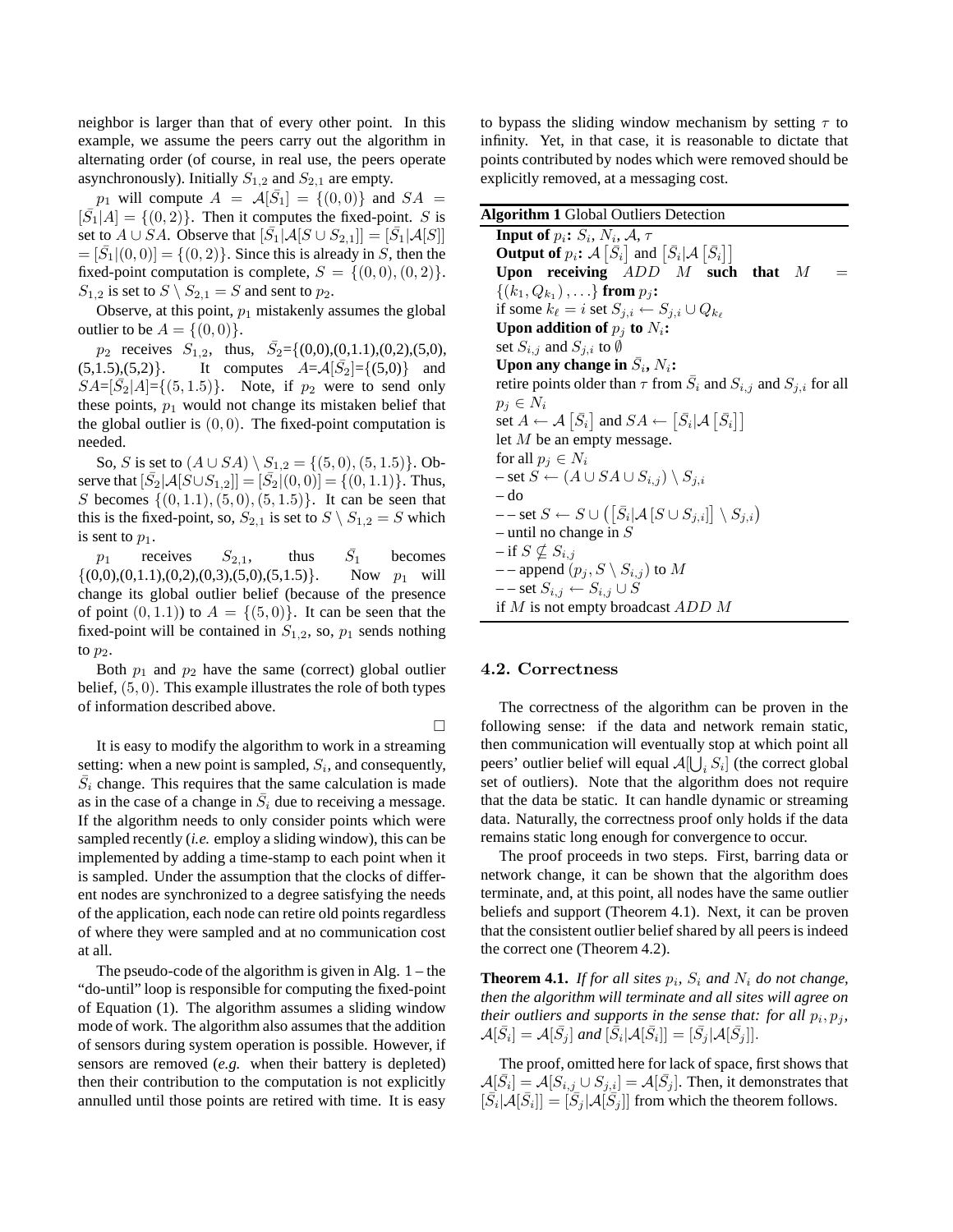**Theorem 4.2.** *If for all sites*  $p_i$ ,  $S_i$  *and*  $N_i$  *does not change*, *then the algorithm will terminate and all sites will produce the globally correct outliers i.e. for all*  $p_i$ *,*  $A[\bar{S}_i] =$  $\mathcal{A}[\bigcup_{k} S_k].$ 

The proof, again omitted for the lack of space, shows by contradiction that  $\mathcal{A}[\bar{S}_1] = \mathcal{A}[\bigcup_k S_k].$ 

**Comments:** (1) The proof of Theorem 4.1 does not use the smoothness axiom (recall Lemma 3.1 did not use the axiom). Hence, for any anti-monotonic  $R$ , Theorem 4.1 holds, *i.e.* the algorithm will converge and, at that point, all peers will agree on their outlier belief and their support. However, without the smoothness axiom, Theorem 4.2 does not hold, *i.e.* the consistent outlier belief might not be the correct one. There are counter-examples which show how an anti-monotonic, but not smooth  $R$  cause the algorithm to terminate with all peers agreeing upon an incorrect set of outliers.

(2) In general, it is not clear how to efficiently compute the minimum support set of a point x over a set  $P$ . We do not address the issue in this paper. However, efficient computation is straight-forward for the following rating functions that we consider in experiments, *distance to nearest neighbor* and *average distance to the* k th *nearest neighbor*.

## **5. Evaluation**

#### 5.1 Experimentation Setup

We collected sets of performance results *per node* averaged over the entire duration of the simulation trials. The data that was collected along with their respective measurement consists of averages of: (i) total energy consumed per node (J), (ii) total energy consumed per node for transmission and receiving network packets (J), (iii) total number of data points transmitted per node by the application layer.<sup>3</sup>

We compared the algorithm's results against two separate performance baselines. One, we implemented a purely centralized global outlier detection algorithm, in which all nodes periodically sent their sliding window contents to a designated *fusion* node, which then calculated the global outliers and flooded the results out to all nodes in the network. This occurred at the same frequency at which the distributed algorithm was executed. Two, we measured the energy consumption of the network in a strictly idle state. The comparisons (where applicable) are shown in the following graphs.

For experimentation, we used real-world sensor data streams available from [21], in which distributed data points share spatial and temporal properties. The data was comprised of sensor readings (*e.g.* heat, light, temperature) from 54 sensors (of which we used 53) which were periodically transmitted to a base station. Missing data points were filled by the average values of the data points within a sliding window before the missing point as we believe that the majority of these points resulted from packets dropped in transit to the base station and not by faulty sensor components. The data points include the following features: (i) ID of the sensor that produced the point, (ii) epoch (sequential number denoting the data points position in the entire stream), (iii) data value (temperature), (iv) location coordinates of the sensor.

We tested our algorithm using outliers defined by both *distance to nearest neighbor* and *average distance to k nearest neighbors* using the SENSE wireless sensor network simulator [13]. We simulated a 53-node network with sensor node placed according to specification in [21]. This resulted in a network testbed size of about 50m by 50m. We used the free-space signal propagation model and the faulttolerant Self-Selective Routing protocol [12] in the networking layer. The nodes were configured to have a transmission radius of about 6m, to evaluate the algorithm in a true distributed setting. However, the centralized version of the algorithm, we used a larger transmission radius that enables direct communication between all nodes. In that case, multi-hop communication with a smaller radius resulted in large number of collisions that prevented the centralized algorithm from converging to the solution. The simulated energy model was based on the Crossbow mote specifications [15] and used a transmit/receive/idle power setting of .0159mW/.021mW/3e-6mW, respectively (assuming a 3V power source).

All experiments were run for 1000 seconds of simulated time. As shown in the following graphs, we collected performance results for different algorithm parameter values of (i) the length of the node's sliding window, *w*, (ii) the number of outliers to be reported, *n*, and (iii) the number of neighbors used in the distance-based outlier detection routines, *k*. The labeling of data in figures is as follows: (i) NN for results using *distance to nearest neighbor* outlier detection with the distributed algorithm, (ii) KNN for results using *average distance to k nearest neighbors* outlier detection with the distributed algorithm, (iii) Centralized for results with the centralized algorithm, and (iv) Idling for energy use with the network idling.

Only one set of the centralized results is presented in each graph, as *distance to nearest neighbor* and *average distance to k nearest neighbors* outlier detection yielded the same results.

The energy consumption at reception was by far the dominant term in energy use, so we did not include total energy graphs as they are nearly identical to receiving energy

<sup>3</sup>We collected also data on the number of packets transmitted but did not report that because the total number of data points is more descriptive and more dominant factor than the number of packets since energy consumption is largely defined by the number of points transmitted.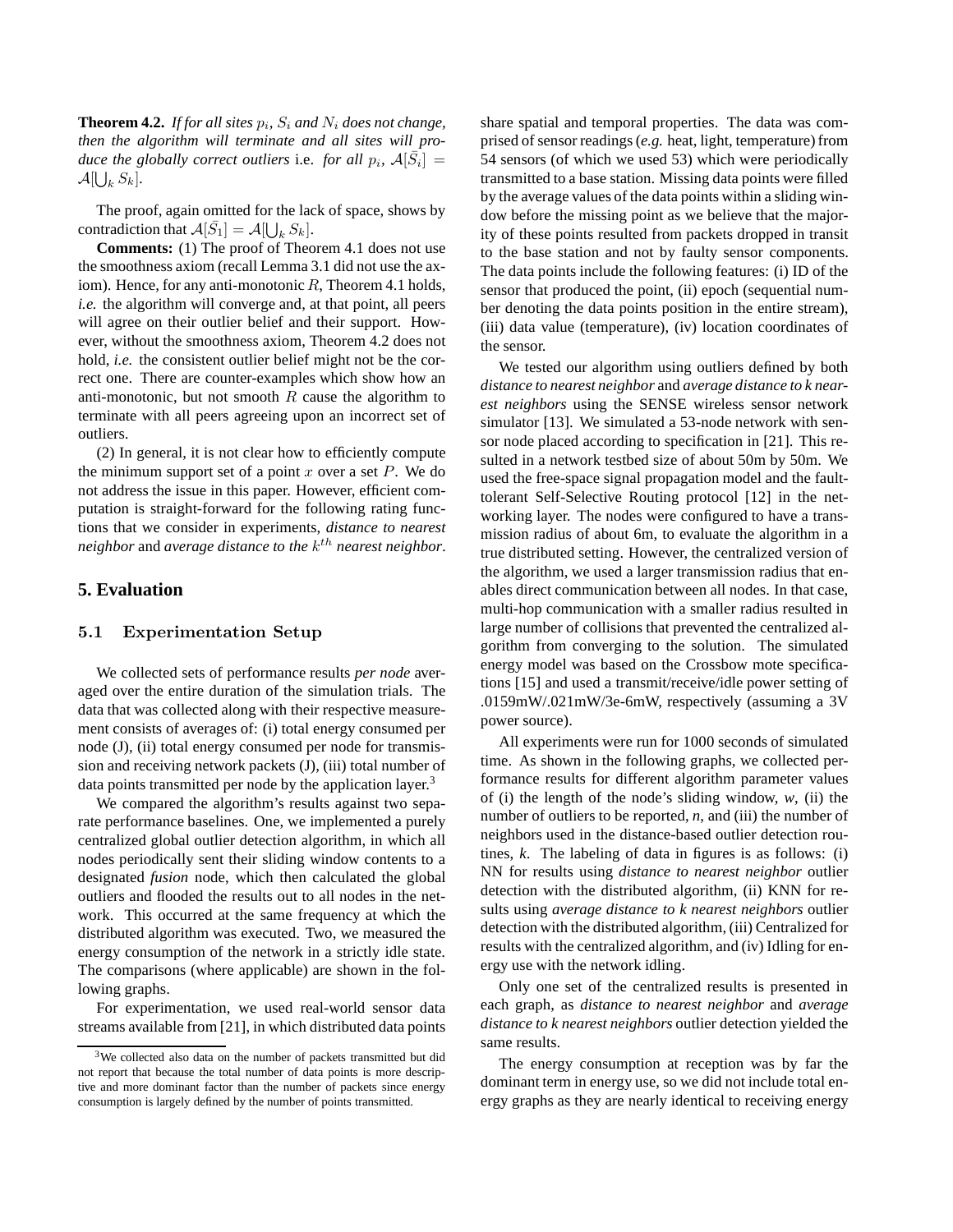

**Figure 2. Transmitting and Receiving Energy Consumed Per Node vs.** w **(n=4, k=4)**

graphs. It should also be noted that the results generated by our algorithm were highly accurate. Node's reported the correct outliers 99% of the time. We believe that packet losses were the cause of any incorrect results.

#### 5.2 Experimentation Results

#### **Effects of the sliding window size**

As Figure 2 shows, NN is the most energy efficient for large window sizes. When the window size grows, the number of new outliers communicated from from round to round decreases in NN because of larger number of redundant values amongst the data points. The opposite is true for KNN because multiple supporting points *per reported outlier* are transmitted by the algorithm. Under the centralized version of the algorithm, as  $w$  grows, nodes must send the entire contents of their sliding windows to a fusion node for outlier detection, so the energy use grows. Figure 2 reflect the same performance trend for transmission energy.

The good performance of our algorithm for larger window sizes allows for flexibility in determining the confidence of an outlier. Running the outlier detection with large sliding window enables us to determine the level of "outlierness" of a data point within a varying scope of other data



**Figure 3. Average Number of Points Sent Per Node vs.** w **(n=4, k=4)**

points. network. A centralized approach clearly does not support such runs.

It is interesting to see in Figure 3 that the centralized version performs better than the distributed versions in terms of transmitted points, even though the distributed versions conserve more energy. This is because the difference in transmission radii between the two algorithms. With the larger transmission radius required by the centralized version, over-listening by each node to messages addressed to other nodes also increased. We note also the receiving energy is directly proportional to the number of points sent by each node (with different proportionality factor for each algorithm), so we omit the graphs with the average number of points per node from further discussion.

#### **Effects of the number of reported outliers**

Network performance under our algorithm is largely affected by the number of outliers to be reported. This is expected, as the number of points transmitted per node is a function of the number of outliers to report. This phenomena holds true for both NN and KNN. In studying Figure 5, both NN and KNN yield better results than the centralized algorithm up to  $n = 6$ , after which NN starts to drain the most energy from the network. This represents a point at which NN is no longer more efficient than the centralized algorithm because the effect of the degree of data point transmissions is greater than that of over-listening.

What is interesting is that as  $n$  increases, KNN starts to yield better network performance than NN. There are no clear explanations for this particular behavior. One might expect that since NN uses only one supporting point per outlier, while KNN uses four supporting points, NN should be more efficient. However, we must remember that it is possible for NN and KNN to yield different sets of outliers. In the examples illustrated in Figure 5, it is highly likely that KNN calculated groups of outliers such that a significant number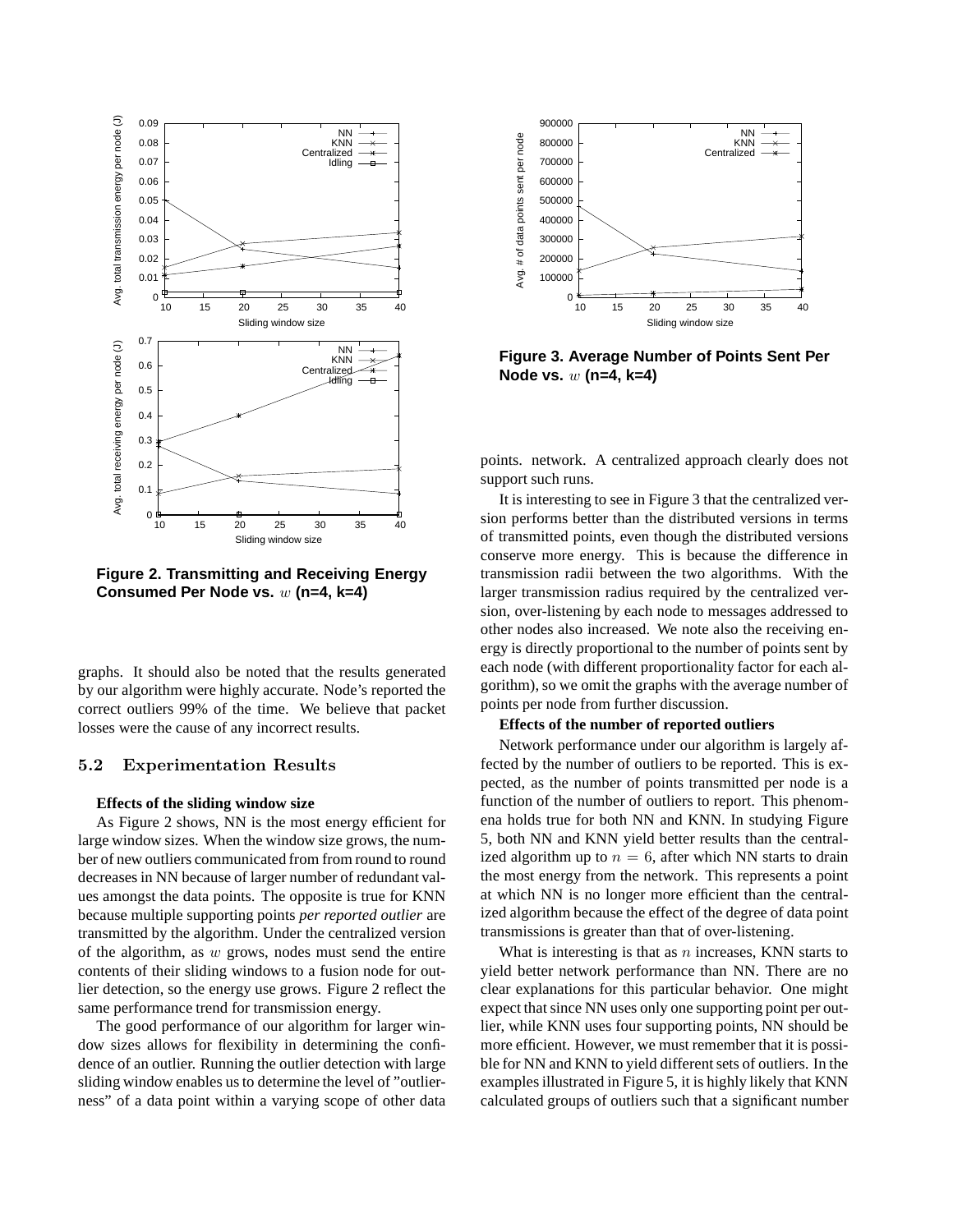

**Figure 4.** n **vs. Transmission Energy Consumed Per Node (w=20, k=4)**



**Figure 5. Transmission and Receiving Energy Consumed Per Node vs.** n **(w=20, k=4)**

of the supporting points for those outliers (within a given round) overlapped. The effect of this behavior, regarding data point transmission overhead, was probably much softer than the behavior that occurred in NN, where a significant number of redundant points were most likely not encountered.

From this test, we conclude that KNN yielded the most efficient results for the given range of  $n$  so the performance may not strictly rely on the values of the algorithmic parameters, but on the nature of the data itself as well.

## **Effects of the number of nearest neighbors used for outlier detection**

Amongst all of the parameters discussed in these experiments, k impacts the least the average node's behavior (all other parameters being equal). This is expected for NN and centralized versions of the algorithm, since  $k$  does not affect the number of transmitted points for these versions. As previously mentioned, for NN, only one supporting point per outlier is used at all times and for the centralized algorithm, supporting points are not transmitted at all. Hence,



**Figure 6. Transmission and Receiving Energy Consumed Per Node vs.** k **(w=20, n=4)**

the network's energy use is practically unefected by change in k values for NN and centralized versions. Over-listening in the centralized versions still results in the largest energy use among all three versions, as shown in Figure 6. While KNN is more efficient than the centralized versions of the algorithm, it is falling behind NN as  $k$  grows.

To qualify these results further, using KNN can be beneficial because it allows us the flexibility in determining the confidence of an outlier by using more points to determine an outlier. For the range of  $k$  values shown in the graphs, our algorithm bests the performance of the centralized version, especially for higher  $k$  values. Depending on the application and available hardware resources, the small reduction in performance of KNN over using NN might be worth the burden.

## **6 Conclusions**

We addressed the problem of unsupervised outlier detection in wireless sensor networks. We developed a solution which (i) allows flexibility in the heuristic used to define outliers; (ii) works in-network with communication load proportional to the outcome; (iii) is robust with respect